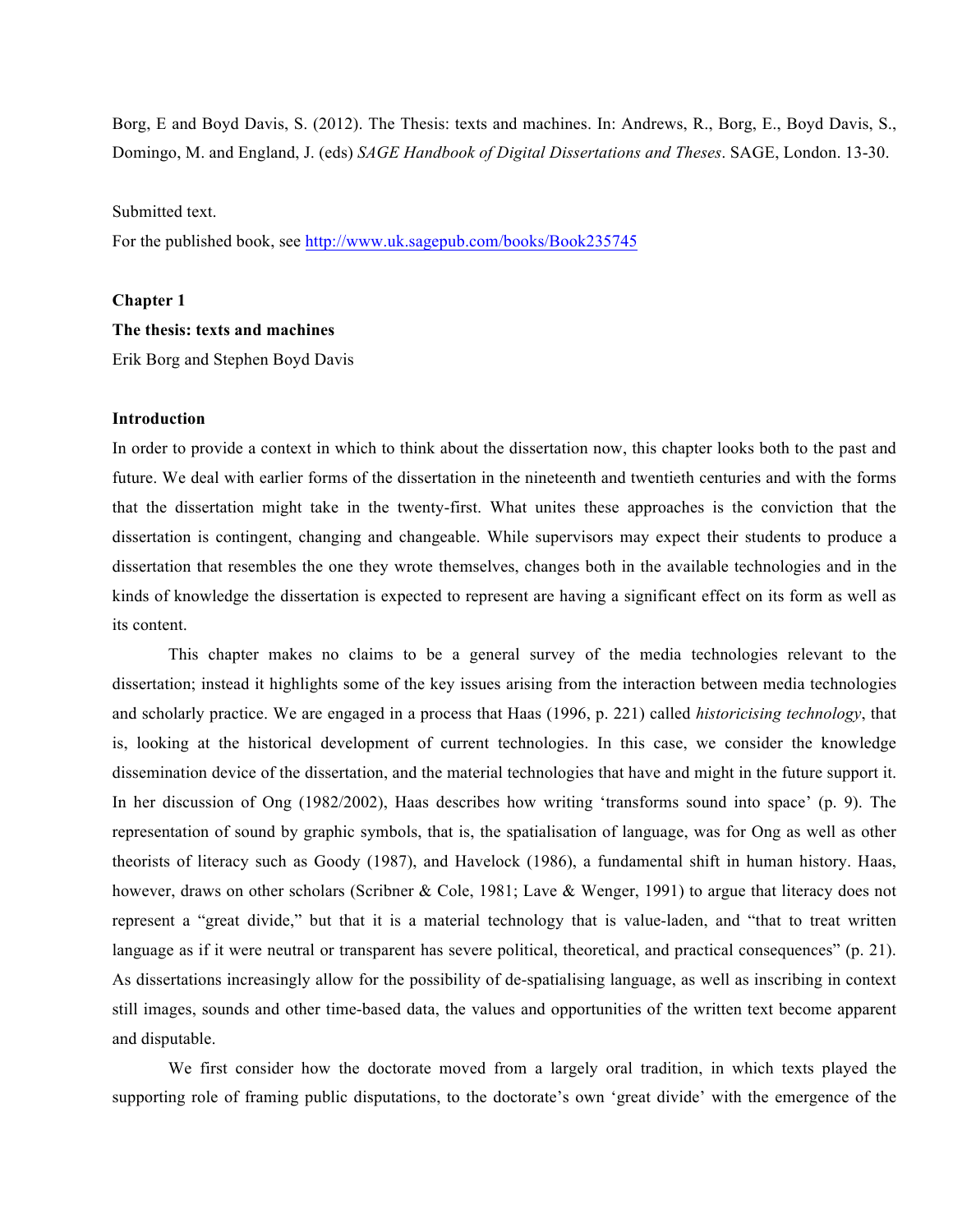doctorate by research from Wilhelm von Humboldt's reform of the German higher education system at the beginning of the nineteenth century. Instead of representing a mastery of all knowledge, the doctorate by research demonstrated the candidate's ability to carry out a research project that generated new knowledge and to disseminate that in a written text. Alongside the development of this form of doctorate, sharing in wider social trends of systematisation and industrialisation, we look back on the role of one particular technology – the typewriter – developed from various attempts to create a machine that would replicate Gutenberg's reproductive technology in text production. The typewriter functioned synergistically in the period from the 1880s to create dissertations that were linear, objective, and often gendered (dictated or handwritten by men, to be typed by women). 'Our writing tools are also working on our thoughts,' as Nietzsche wrote (Kittler, 1999, p. 200).

We then discuss the purposes of the dissertation and the many affordances that the written text offers, possibilities that are enlarged rather than obviated by moving from the typewriter to the computer. Supplemented but not replaced by images, sound, and other time-based data, texts, we argue, allow an important interplay between external representation and internal conceptualisation. With the enhancement of computer technology, texts become easily searchable in ways that other forms of representation, unless provided with metadata in the form of text, are not. Meanwhile, the dissertation on paper retains its simple accessibility and known longevity. We conclude by proposing a seven-fold heuristic which might guide our consideration of competing technologies for the dissertation. Most of these are also relevant to Master's theses and undergraduate final papers.

Although the doctorate is an ancient qualification, the modern doctorate by research is, against this antiquity, quite recent in development. As now, it existed in the past in a complex network of tools and technologies, institutions, and the societies that produced it. We will briefly discuss the development of the doctorate (Doctor of Philosophy; PhD, DPhil) and the tools that have supported it. Tools here refer both to the cognitive tools of language and to the material tools (e.g. pens, paper, typewriters, computers and software) that enable and shape written texts and the doctorate (Haas, 1996). Until recently, the doctorate has been the qualification for teaching in universities, and so the nature of that teaching will be considered. Combining the development of the doctorate with a consideration of these tools, and, in particular, the typewriter as the tool for the production of the modern research-based doctorate helps to historicise the doctorate (Haas, 1996) and suggest the linkages between the doctorate and writing technology.

### **Origins**

The doctorate is as old as the European university; contributors to Powell and Green (2007) write that the doctorate has been awarded for 700 years in Britain and a thousand in France. It entitled the holder to teach at university<sup>1</sup>, and demonstrated that the holder had mastered the liberal arts of the *trivium* and *quadrivium* (Simpson, 1983). However, in comparison to modern society, the early doctorate emerged in a society with very limited access to books and other textual material, and the role of the holder of the doctorate was to expound their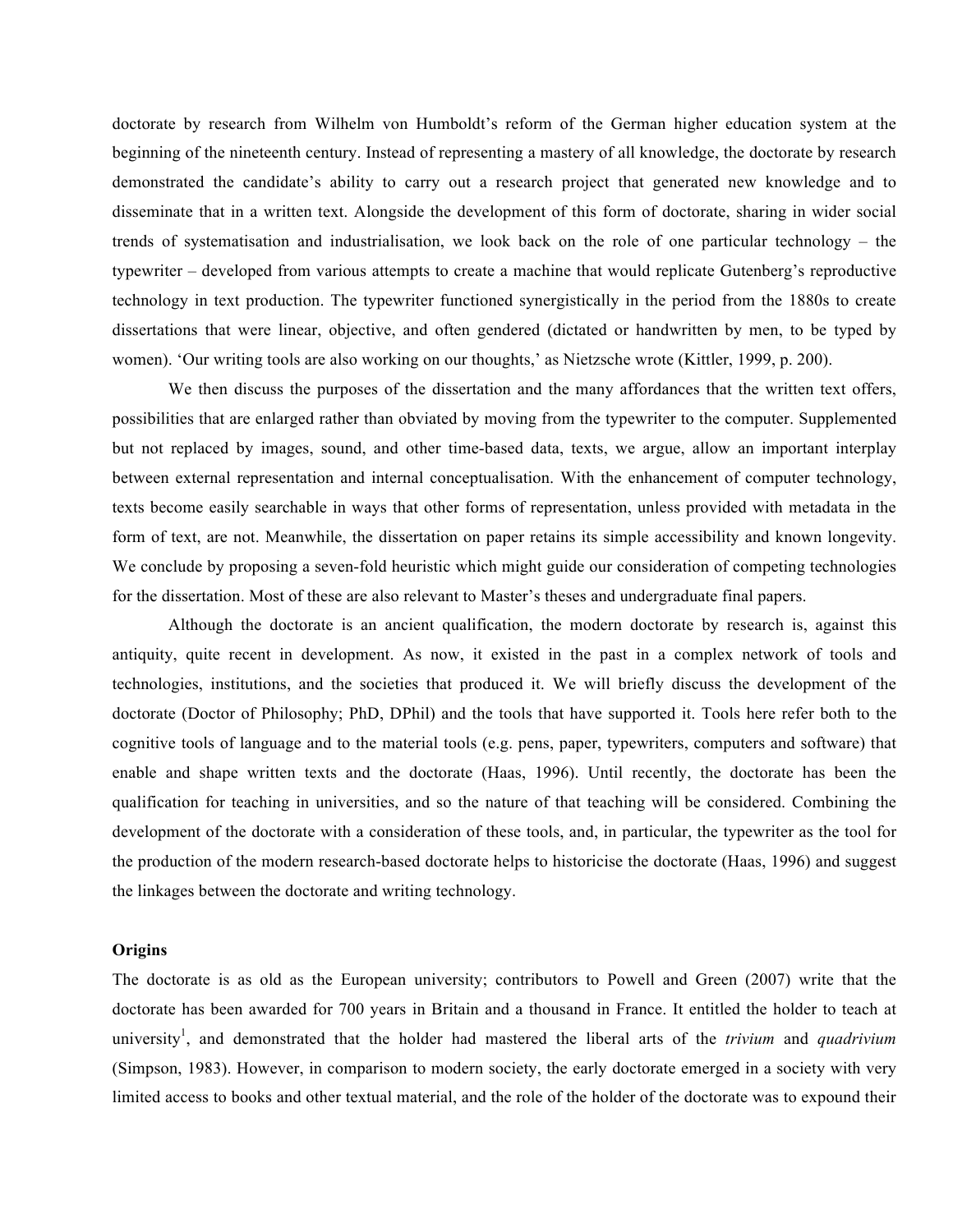interpretations of texts. Teaching and learning in the medieval universities was primarily oral, with written texts playing a supporting role (Kruse, 2006). Lectures in which a teacher would comment on passages from an authoritative text comprised the main form of teaching. These lectures were complemented by formal disputations in which participants would address set questions. Both teachers and students would engage in public disputations, which established the reputation of a university in a way similar to that of today's published research (Kruse, 2006).

In public disputations, the participants would address a thesis or *dissertatio*. The disputation was rooted in the epistemology of the university; 'knowledge had to be deduced interpretively from the old, authoritative writings. These were the primary sources of knowledge …' (Kruse, 2006, p. 336). According to Kruse (2006), the thesis was initially laid out orally, but later took the form of a written poster. Students would defend or oppose the thesis, and an arbiter would decide the outcome. By the sixteenth and seventeenth centuries, the thesis was disseminated in a pamphlet that participants and audience would read in advance. Russell argues that the tradition that texts were primarily used as the starting point for oral discussion continued into the nineteenth century. This tradition prepared students for 'the pulpit, the senate, the bar,' (Russell, 2002, p. 36). These professions, like teaching at university, involved oratory. The tradition of disputation continues in the oral examination (*viva voce*) for the doctorate; however, the doctorate by research, the modern doctorate, is different in terms of the knowledge it represents and the means by which that knowledge is presented<sup>2</sup>.

In the eighteenth century, the nature of the university and its students began to change, a trend that accelerated strongly after the Napoleonic wars. At the beginning of the nineteenth century, a revolution in higher education occurred. 'The stimulus for this development stemmed from Napoleon's military defeat of Prussia in 1806. Smarting over the loss of the university at Halle, which was situated in territory forfeited to Napoleon, a new system of higher education was formulated to assist the rebuilding of the demoralised Prussian state' (Noble, 1994, p. 6). The Prussians founded the Friedrich-Wilhelm University in Berlin, incorporating innovations that had been pioneered in Göttingen and Halle. It was there that the Humboldt model of the university emerged. Wilhelm von Humboldt (1767–1835) reoriented the university away from the analysis and debate of authoritative texts. Instead, the goal of university teaching became that of modelling and instilling the means for the discovery of scientific knowledge (Rüegg, 2004). The university was to become a factory for the creation of new knowledge. In the process, '... the university gradually replaced the church as the central cultural and intellectual institution of the modern nation state …', and '… its indispensable economic power house …' (Nybom, 2003, p. 147).

The shift that established research as the primary goal of the university built on changes that had occurred outside the university, primarily in academies and scholarly societies. The most notable of these was the Royal Society (founded in 1660) in which members, for the most part outside universities and unsupported by them, investigated the natural world through experimentation and observation. Knowledge creation through experimentation broke with the university's tradition of disputation and with alchemy, the secret investigation of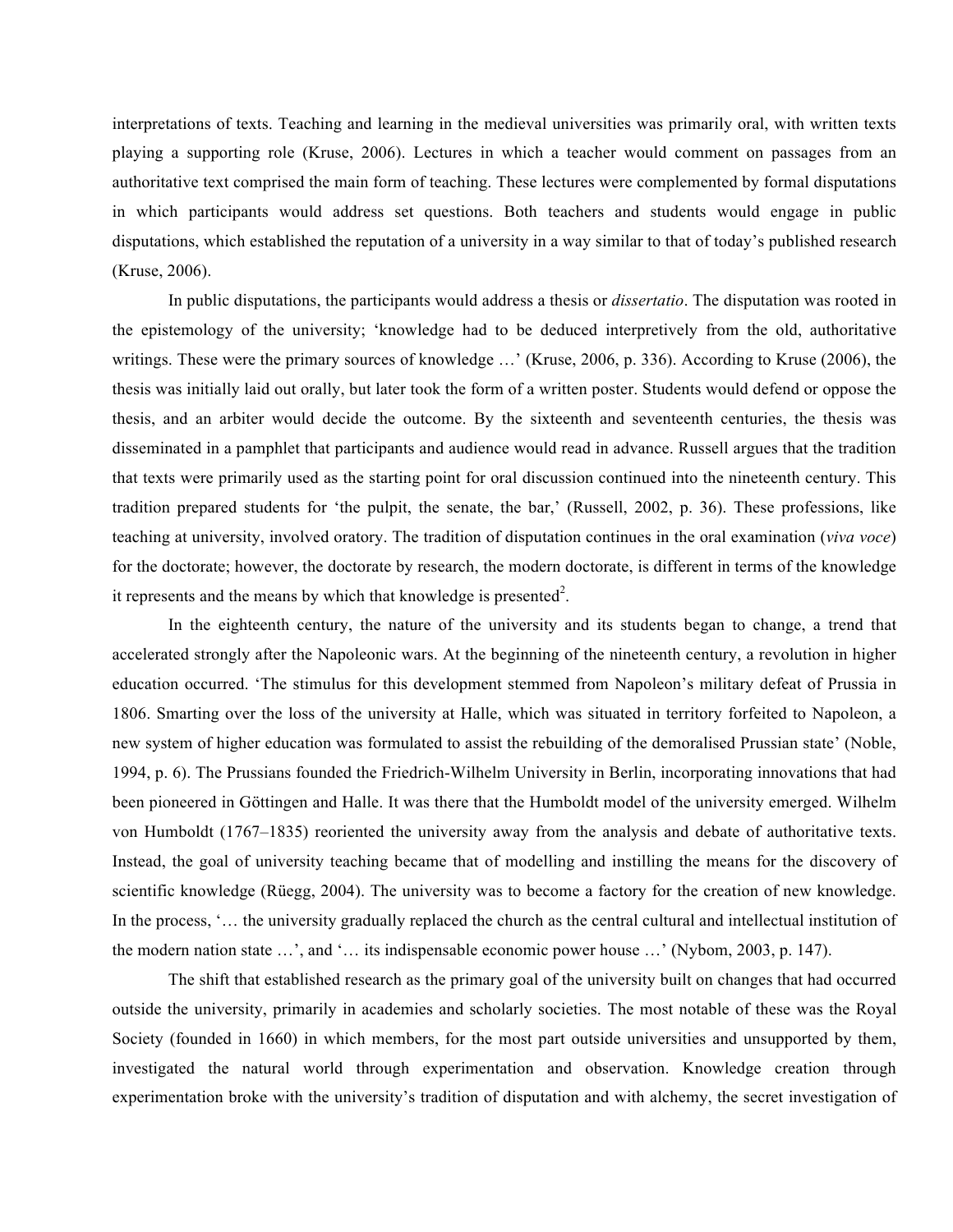the natural world (Shapin, 1984). Instead of disputation or secret investigation, experiments would be witnessed, and the knowledge would be disseminated through letters to members who could not attend and directly observe the experiments.

Humboldt's reorientation of the university along the line of the scientific societies brought public research into universities on the continent. Quoting Frederich Schleiermacher, Rüegg writes that the goal of the university was to 'demonstrate how this [scientific] knowledge is discovered, "to stimulate the idea of science in the minds of the students, to encourage them to take account of the fundamental laws of science in all their thinking"' (2004, p. 5). Friedrich-Wilhelm University was founded in 1810; by 1815, German universities were attracting ambitious graduate students from Britain and the United States who could not pursue their studies in their own countries (Park, 2005). The Humboldt University continued to prepare students for the learned professions, but its mission focused on training students in science and the scientific approach to fields such as history and linguistics. The Doctor of Philosophy degree reflected the student's embrace of the idea of science. Because of these changes the modern PhD 'had no equivalent in the mediaeval university' (Simpson, 1983, p. 5).

The development of the research university marked a shift in the mode through which knowledge would be disseminated, as well as a shift in epistemology. Knowledge would be explicated through written texts rather than through oral disputation. The form of the written text for the dissemination of knowledge had been in gradual development since the seventeenth century. The research article emerged from the letters of the Royal Society, and was a 'virtual technology' that was 'designed to enable readers of the text to create a mental image of an experimental scene they did not directly witness' (Shapin, 1984, p. 481). The virtual technology of the text complemented the mechanical technology of the instruments used to conduct the experiment. Initially observed by eyewitnesses, an experiment was transformed into an inscription through the medium of the letter; the letter evolved into the journal article. Its tone was to be neutral and straightforward, a mirror of nature. Shapin (1984) argues that the technology of the experiment – both in its material tools, such as the air pump, and its literary tools in the form of the experimental report – were designed to present the knowledge created by the experiment as a matter of fact, a feature of natural reality and not a human artefact. This written text, with its rhetoric of neutral description, became the model for the dissertation. Knowledge would be created by empirical investigation and reported in a form and manner that was honed to obscure its constructed nature.

Knowledge of research practices within the university was transmitted through the intensely human interaction represented by the 'master' and 'apprentice' model of doctoral education. Doctoral candidates would learn the procedures for discovering knowledge under the guidance of an experienced researcher. The doctorate would be evidence not of candidates' mastery of all knowledge, but research procedures and the successful completion of a research project. The model of the university based on Humboldt's concept of graduate training in research rather than undergraduate education (Russell, 2002) spread, with Yale University presenting its first PhD in 1861 and, in 1876, with the founding of Johns Hopkins University, which was a graduate institution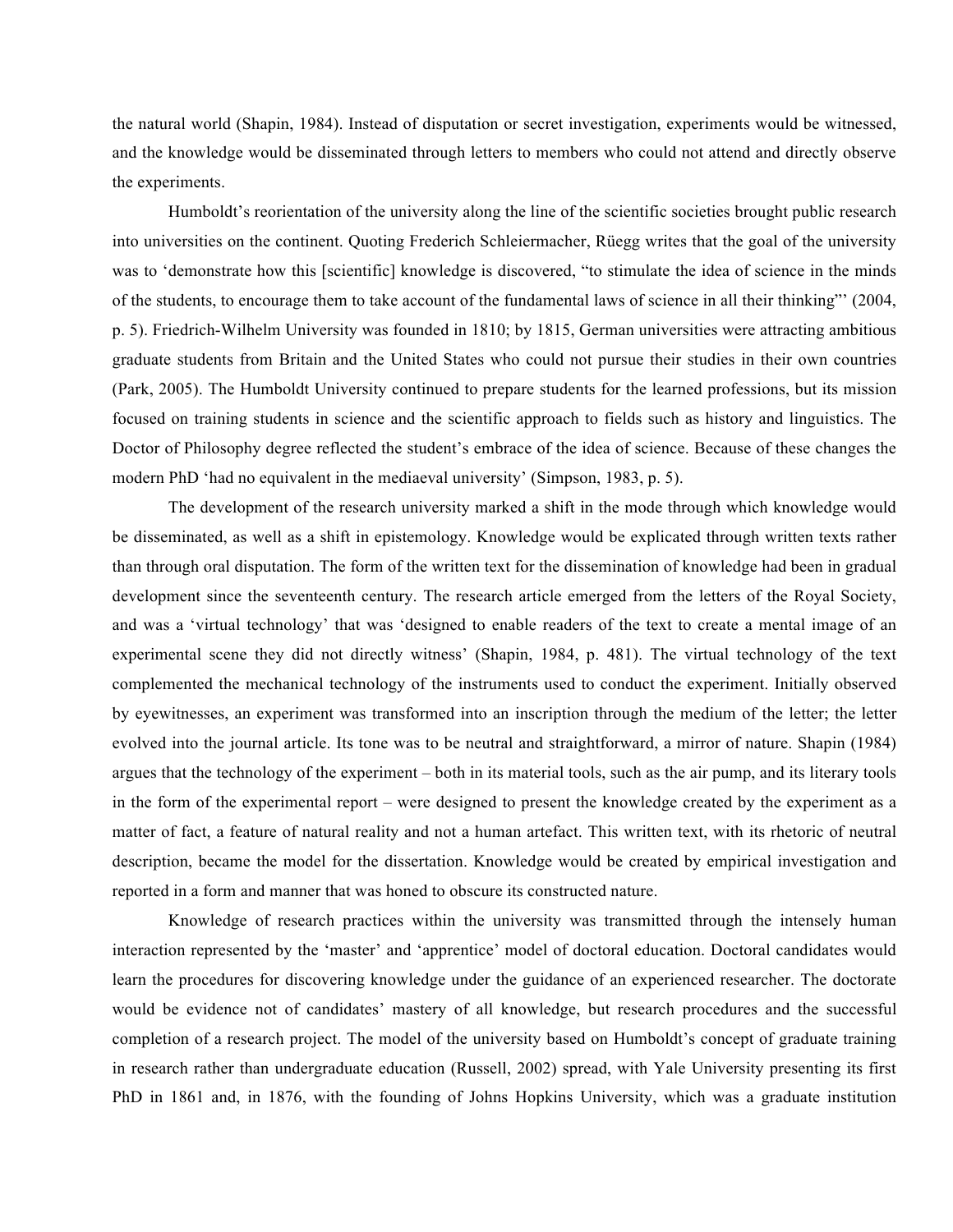explicitly created along the lines of the German universities. British universities did not follow until the end of the century, when, first, Cambridge approved ScD and LittD (Doctorates of Science and Literature) in 1882, followed by Oxford founding a DPhil programme in 1917. By 1921, all universities in Britain offered PhD programmes (Simpson, 1983). The PhD that these universities offered embodied training in research and the representation of this research in a scholarly text. This is the modern doctorate and barely more than the title links it to its ancient ancestor. The first requirement of a modern doctorate is, in the words of the British Quality Assurance Agency, 'the creation and interpretation of new knowledge, through original research or other advanced scholarship, of a quality to satisfy peer review, extend the forefront of the discipline, and merit publication' (QAA, 2001).

### **Writing machines**

As the doctorate developed over the nineteenth century, and more candidates pursued the qualification, the dissertation became increasingly formalised and bureaucratised. This is consistent with changes in the wider western society, in which both businesses and governments became departmentalised and rationalised (Yates, 1989). As Yates describes, businesses in the nineteenth century adopted communication and management systems that enabled growth and continental expansion, including the filing system, the typewriter and carbon paper. Universities also adopted these tools, which contributed to the expansion of higher education, including the doctorate by research. One of the key innovations in the production of documents in the last quarter of the nineteenth century was the typewriter. It speeded up the production of documents and replaced laborious hand copying with clear machined texts. The new inscription system facilitated the production of an important but not widely read text in a cheaper and more accessible form that was also more similar to the scholar's traditional book. Fundamentally, the typewriter was, as Kittler writes (1999, p. 228) 'nothing but a miniature printing press'.

The typewriter achieved a form sufficiently stable to be incrementally improved with the 'Sholes and Glidden Type Writer' of 1876, which was built by the Remington company. At the time, Remington manufactured guns and sewing machines; the typewriter would facilitate the rapid production of text in a way similar to the advances of the sewing machine. This typewriter included the QWERTY keyboard and the roller that both held and advanced the paper (Adler, 1973; Yates, 1989). Although early dissertations were hand written and could have been published (the QAA text above alludes to research meriting publication), many were not. For example, Karl Marx's dissertation, which was submitted to the University of Jena in 1841, was not published until 1902, long after his death (Kamenka, 1983). Yale University's first dissertation was handwritten in Latin and six pages long (Weeks, 2002, 18 March). However, the typewriter allowed the production of a text that in many ways resembled a book, with machine-formed letters that ran in parallel lines down the page. (In some countries, for example Switzerland, all dissertations were published in typeset form; however, this requirement did not emerge in the US or UK, where theses had to satisfy at least the commercial needs of the academic publishing houses.) It introduced 'Gutenberg's reproductive technology into textual production' (Kittler, p. 187). The typewriter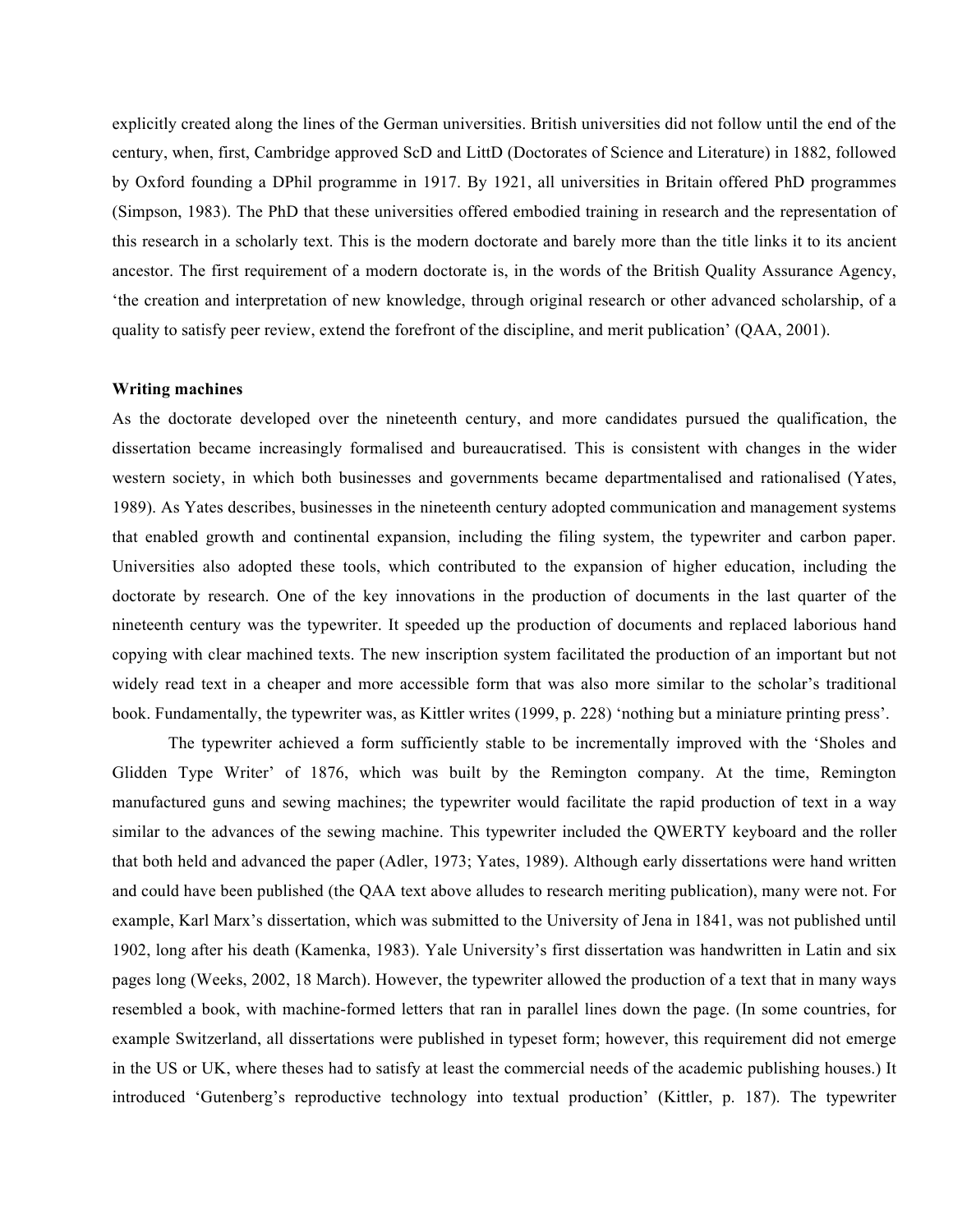allowed text to be written at more than three times the speed of handwriting, and, with the introduction of carbon paper, it allowed the production of multiple copies of the text. This allowed the dissemination of research, which was one of the primary aims of the doctorate, a key aspect to which we return below.

Famous early adopters of the typewriter included Mark Twain (Samuel Clemens), who claimed to be the first author to deliver a typed manuscript for a book, and Friedrich Nietzsche, who, suffering from loss of sight, renounced his professorship at the University of Basel. He subsequently learned to write on an early typewriter and reflected in a letter that 'our writing tools are also working on our thoughts' (Kittler, 1999, p. 200). The use of the typewriter impelled him to write in a telegraphic style, which he felt responded to his new writing machine. Later, the most academic of great writers, T. S. Eliot, composed *The Waste Land* on a typewriter. Like Nietzsche, he found that in 'composing on the typewriter' he 'sloughed off all the long sentences [he] used to dote on'; the typewriter 'makes for lucidity', if not for subtlety (Eliot, 1971, p. x).

The use of a typewriter, however, did not always lead to a staccato writing style. Henry James began to dictate his novels to young women who would type them and came to depend on Theodora Bosanquet and her Remington typewriter. She typed for him from 1907 to his death in 1916. She wrote that dictating to the typewriter invariably led to longer texts; he wrote by hand only for shorter works such as short stories. The sound of the Remington typewriter soothed him, and he asked her to take his dictation after suffering the series of strokes that eventually killed him (Kittler, 1999; Werscher-Henry, 2005).

Rather than seeing the technology of the typewriter as impelling a writing style, it might be better to think of typewriters supporting and reinforcing social roles. Bosanquet was a famous and articulate model of the typewriter, a word initially synonymous for the machine and its operator. Although men initially took up the new profession of typewriting – moving from clerk in the style of Bob Cratchit to typist – women quickly came to dominate the profession, increasing from 40% of stenographers and typists in the US in 1880 to 95.6% in 1930 (Kittler, 1999, p. 184). The proportion of women in commercial schools that taught typing and shorthand increased from 10% in 1880 to 36% in 1900 (Yates, 1989). Kittler describes how, after his typewriter failed as the ribbon became sticky in the humidity of the Italian seaside to which he had retired, Nietzsche hired young students to replace the machine. Nietzsche's sister wrote that 'professors at the University of Zurich "very much appreciated having emancipated women of the time at universities and libraries as secretaries and assistants"' (Kittler, 1999, p. 208). Bosanquet and Neitzsche's secretaries were followed by countless others who typed their partners' dissertations and theses.

Universities changed as well; Andrew Carnegie gave an address at Pierce College of Business and Shorthand in Philadelphia to graduating class consisting of both men and women in 1891, in which he said:

I rejoice to know that your time has not been wasted upon dead languages, but has been fully occupied in obtaining a knowledge of shorthand and typewriting … and that you are fully equipped to sail upon the element upon which you must live your lives and earn your living. (Donoghue, 2008, p. 4).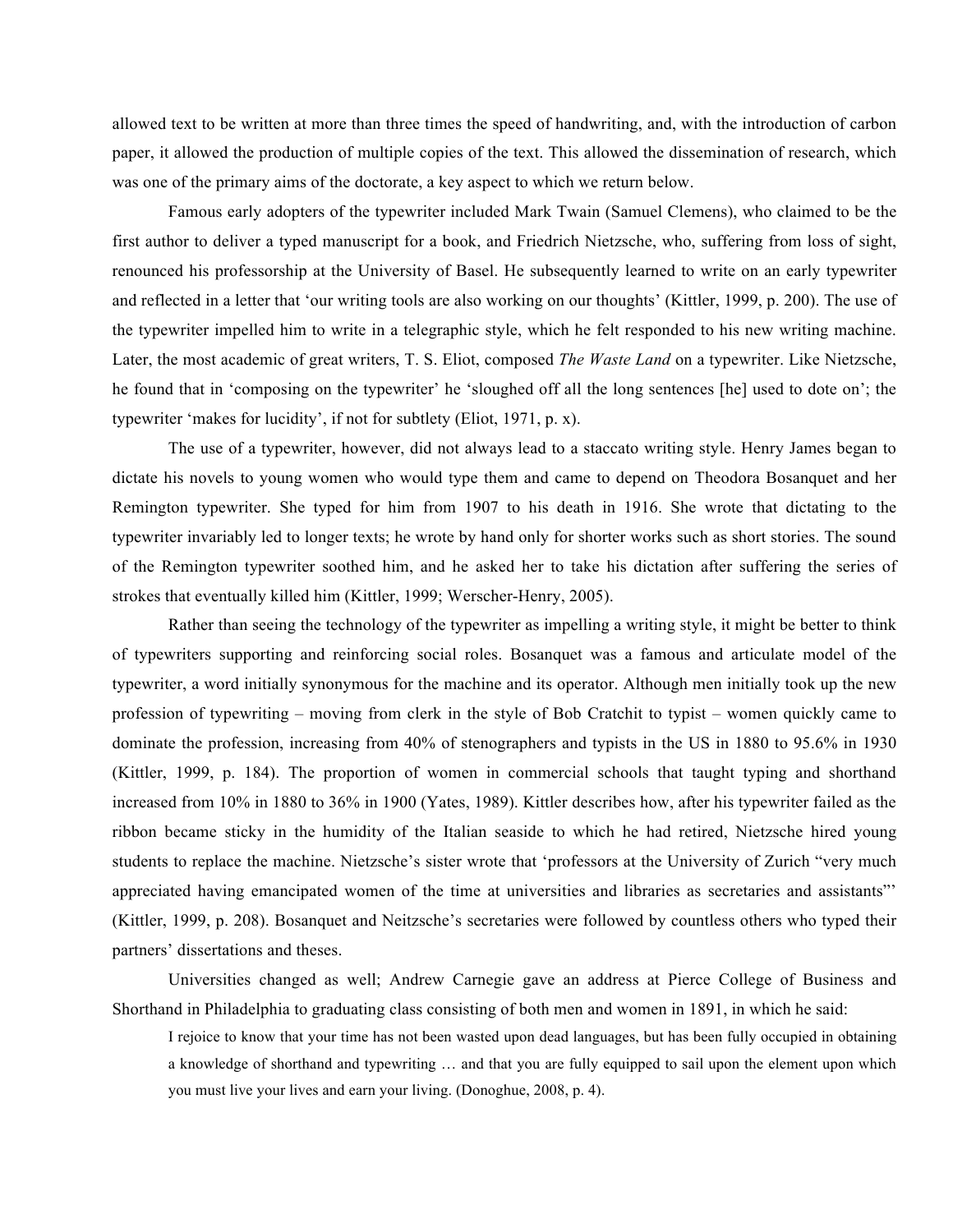The founding of the land grant universities in the United States and the civic universities of Britain represented social change, a widening of the possibilities of university attendance as well as a shift in the areas studied from "dead languages" to scientific study, whether of linguistics, history, physics or other modern subjects. In the period from roughly the 1870s, when Sholes received his patent for a typewriter and Johns Hopkins University was founded, to the period between the two world wars, textual production became industrialised.

It became a process with definite steps, a process that could be reproduced on the assembly line. And, for the first time, the representation of work in writing, and all of the attendant filing, sorting, processing, and publishing, became an equally important part of the work itself. (Wershler-Henry, 2005, pp. 137–138)

This was nowhere more true than in the production of dissertations and doctoral students. Although PhD degrees remained relatively less common in the humanities, by 1903 William James could publish 'The PhD Octopus' in *Harvard Monthly* decrying the increasing demand that academics have doctorates (James, 1903).

After an initial period in which typewritten texts were considered inferior or socially unacceptable (Kittler, 1999), typewritten texts came to be seen as superior. Heidegger, quoted in Kittler, wrote that 'mechanical writing provides this "advantage", that it conceals the handwriting and thereby the character. The typewriter makes everyone look the same …' (1999, p. 199). This neutrality, evoking the objective qualities of scientific reporting, may have been behind Margaret Mead's use of still and motion picture cameras and the typewriter, as reported by Blake and Harbord (2008). Tools such as cameras and typewriters conferred authority and methodological precision. In Bali, Mead handwrote her personal correspondence, but had her field notes typed. 'But despite the transformative qualities of the device (for why bother with the labour of typing unless it has an effect), Mead chose to regard the machine as a neutral vehicle, incapable of affecting that which is produced' (Blake & Harbord, 2008, p. 220). However, as Heidegger wrote, 'technology is entrenched in our history' (Kittler, 1999, p. 201)

The typewriter was part of the toolkit – social, institutional, and material – that enabled the expansion of doctoral study during this period. As Haas (1996) indicates, the tools that we use are not neutral. They create possibilities, but also carry their own limitations, which may not be immediately apparent. Compared with handwriting, the typewriter produced texts that were neater and more easily readable and, with carbon paper, more easily multiplied. Typewriting favours written information design and transmission over, for example, graphical information design. Typescripts reproduced well with microfilm, and were much cheaper than typesetting extremely limited distribution books. Typewriting was also consonant with hierarchies of gender and power in this period.

On the other hand, typewriters do not easily support other ways of providing information. Mathematical symbols, graphs and charts, and images such as photographs must be laboriously copied to each text. Colour, and of course sound and moving images are not accommodated at all. These limitations were either invisible or, in the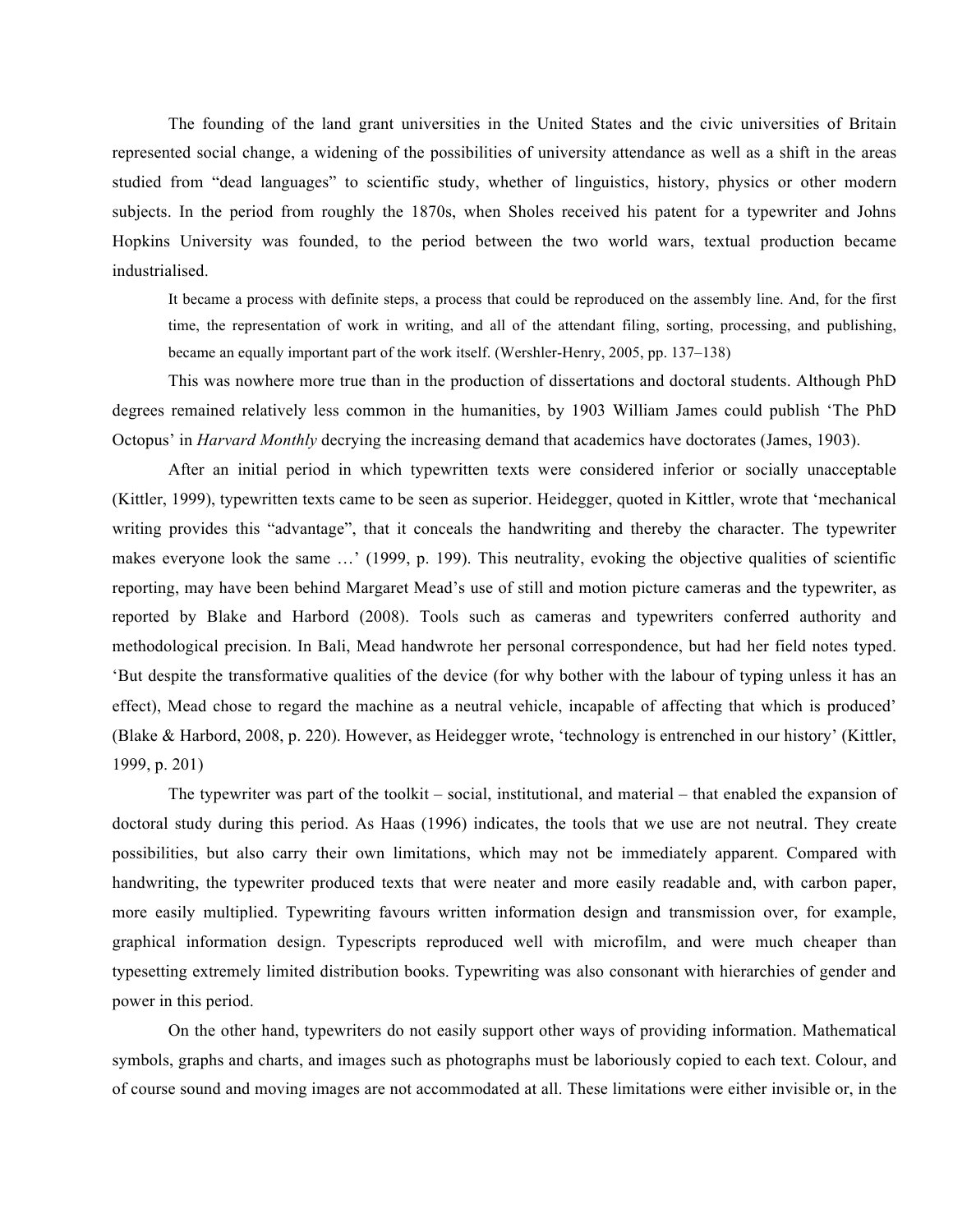case of mathematical symbols, graphs, and photographs were considered marginal issues, which could be moved to appendices to the text.

#### **What is the dissertation for?**

In the 1790s, Gauss investigated the concept of imaginary numbers, opening up new territory in mathematics. In doing so he made extensive use of diagrams – but only in his private notebooks, not in his 1799 doctoral dissertation. At that time and place, any format other than numbers and words was frowned on (du Sautoy 2003, p. 70). Yet it is far easier to grasp the concept of imaginary numbers using diagrams than text, as Gauss must have been aware. The conventions of the doctoral dissertation at that historical moment militated against the use of the very form which would have most effectively communicated the idea.

As this example suggests, technologies have particular affordances: they facilitate particular kinds of knowledge production. If each modality has its own special properties, how well do these match the objectives of the dissertation? In order to think about this we must first decide what the dissertation, in whatever form, is for.

For obvious reasons, advisory texts for students on dissertation-writing – of which there are an everincreasing number – tend to concentrate on the document as a form of transaction between the student and the examiners. This is after all the immediately pressing need from the student's point of view. But there is another requirement, especially but not exclusively at doctoral level. The dissertation is a contribution to knowledge – to a body of knowledge shared with a potentially worldwide community. The dissertation must enable the research to be known about, acting as a public document that allows the research to be understood by others. This has an important bearing on the technologies adopted, as we shall show.

The dissertation is part of the means by which the candidate claims an academic award, validating its author's claim to be a researcher at the appropriate level. A doctoral dissertation provides a basis for an in-depth verbal examination, the viva. Indeed, in many countries the viva is a public occasion, uniting in a single event the transaction between the student and examiners on the one hand and the beginnings of the process of dissemination to the wider community on the other.

We assume here that whether it is considered primarily in terms of examination or dissemination, the dissertation is intended to *communicate*. We note in passing that this has implications for practice-based research – discussed elsewhere in this volume – since many forms of practice are not intended as communication but have quite other motivations. The dissertation is expected to communicate in rather distinctive ways. It needs to make explicit things which would simply be implied or skated over in a more casual document. Vagueness, implicitness, allusiveness, ambiguity, multiple meanings are not benefits in the dissertation. Hence the need to do those things that some dissertation-authors find repellent, such as defining terms, making clear the original contribution to knowledge or clarifying the domain to which the dissertation is relevant. Most uncomfortably perhaps, the dissertation should reveal its own weaknesses. A medium that enables significant failings to be glossed over or concealed cannot serve the needs of a publicly validated examination process.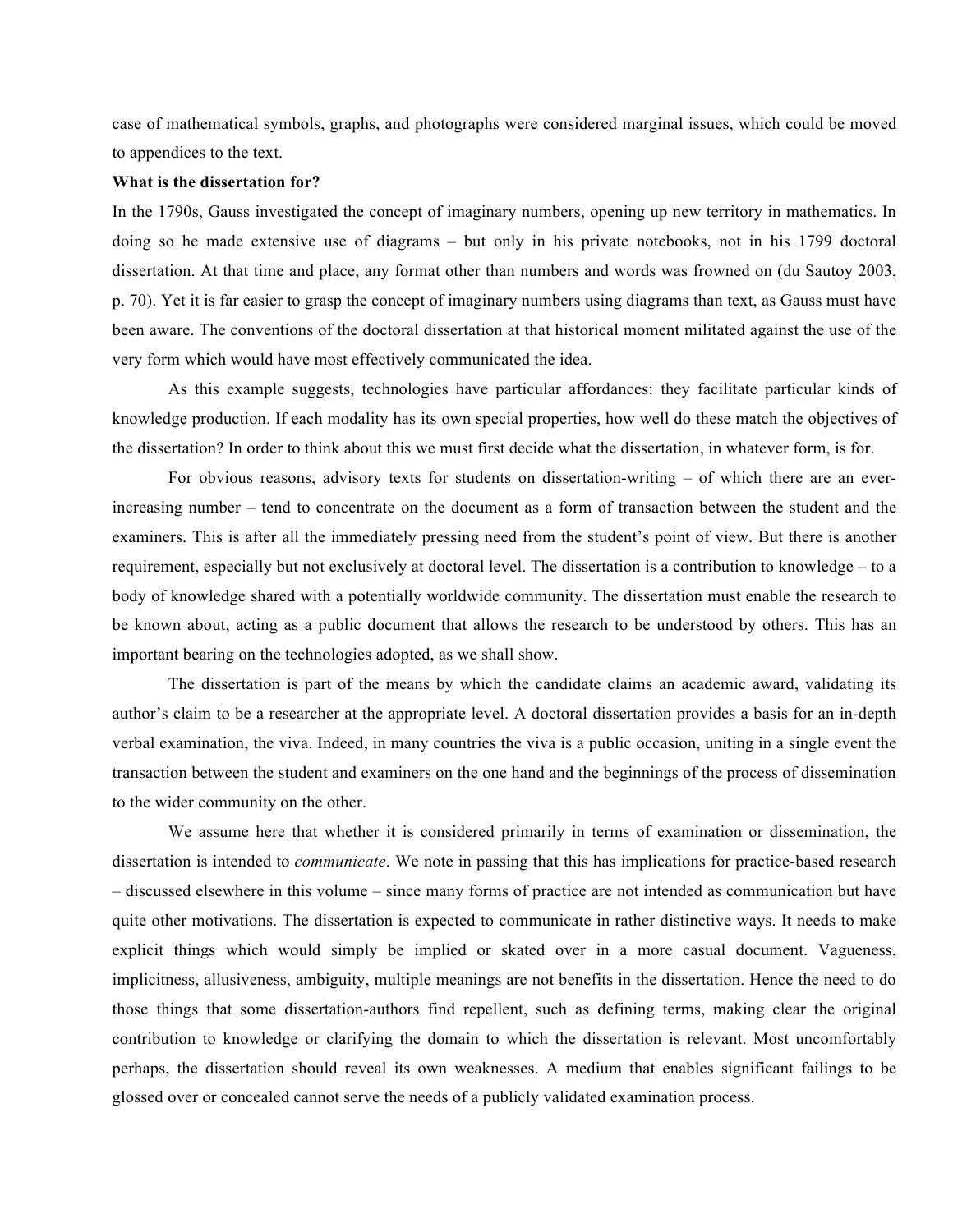A dissertation is called upon to convey both the ideas of the author and of others. This is important, since in choosing media according to their appropriateness to the task, we need to distinguish between those which are most appropriate for re-presenting artefacts already existent in a range of media, and those most appropriate to the presentation of the dissertation as such. Let us take the case of a dissertation in field geology. It is very likely that photographic images will be helpful – perhaps essential – in representing geological features. If the dissertation is at least in part about visual evidence, the author must be free to bring that evidence to the eyes of the reader. It is normal in dissertation regulations for such pictorial and diagrammatic material to be admitted into the document. Whereas at one time the regulations might have stipulated that such graphics be placed separately at the end of the dissertation text, now, quite rightly, it is normal for the opposite to be stipulated: that the illustrations should appear at the point in the text where they are most pertinent.

Take now the slightly more complex case of a dissertation about the oral dialects of geographical regions. It can be convincingly argued that the author should be allowed to make use of non-text, time-based media. Audio recordings of the regional speech in question are almost certain to be a good means to capture and communicate as directly as possible nuances that would be lost in another representational form. However, formal, textual means of representing dialectal variation will probably have their own advantages for some purposes. For maximum effectiveness it is likely that we would want to use more than one form of representation for different purposes within a single dissertation, always attempting to select the one that is most appropriate to the needs of the moment. The decision needs to be based on a pragmatic concern for purpose, not on an assumption that one medium is somehow inherently better than another.

The photographs in the geological dissertation and the auditory material in that on dialects serve similar purposes. In both cases, these media seem likely to be the most appropriate for presenting particular kinds of evidence. If in these cases the dissertation were limited to text alone it would almost certainly be less effective in conveying important information to the reader. However, the main argument of the dissertation is still developed through words. What would it be like if the dissertation consisted only of photographs taken in the field, or only of primary oral recordings? Then these other media would be doing two kinds of work: they would be both acting as evidence, and carrying the burden of the argument. If the material being studied comprises films, there is a strong argument (leaving aside issues of intellectual property) for presenting pertinent examples of those films within the dissertation so that what is discussed and what the dissertation author says about it are in the closest possible proximity. This is a different issue from the question of whether the dissertation itself should be a film.

Finally, the dissertation is not simply presentation: its development should clarify and perhaps transform the author's thinking. The dissertation is thus not just a report, but a construction. Creating the dissertation is (or should be) an iterative, reflective process giving its maker insights that were not otherwise achievable. Scaife and Rogers (1996) coined the term *external cognition* for representations (they were interested primarily in diagrams) that we use to assist our own thinking*,* building on the concept of a *cognitive artefact* discussed by Norman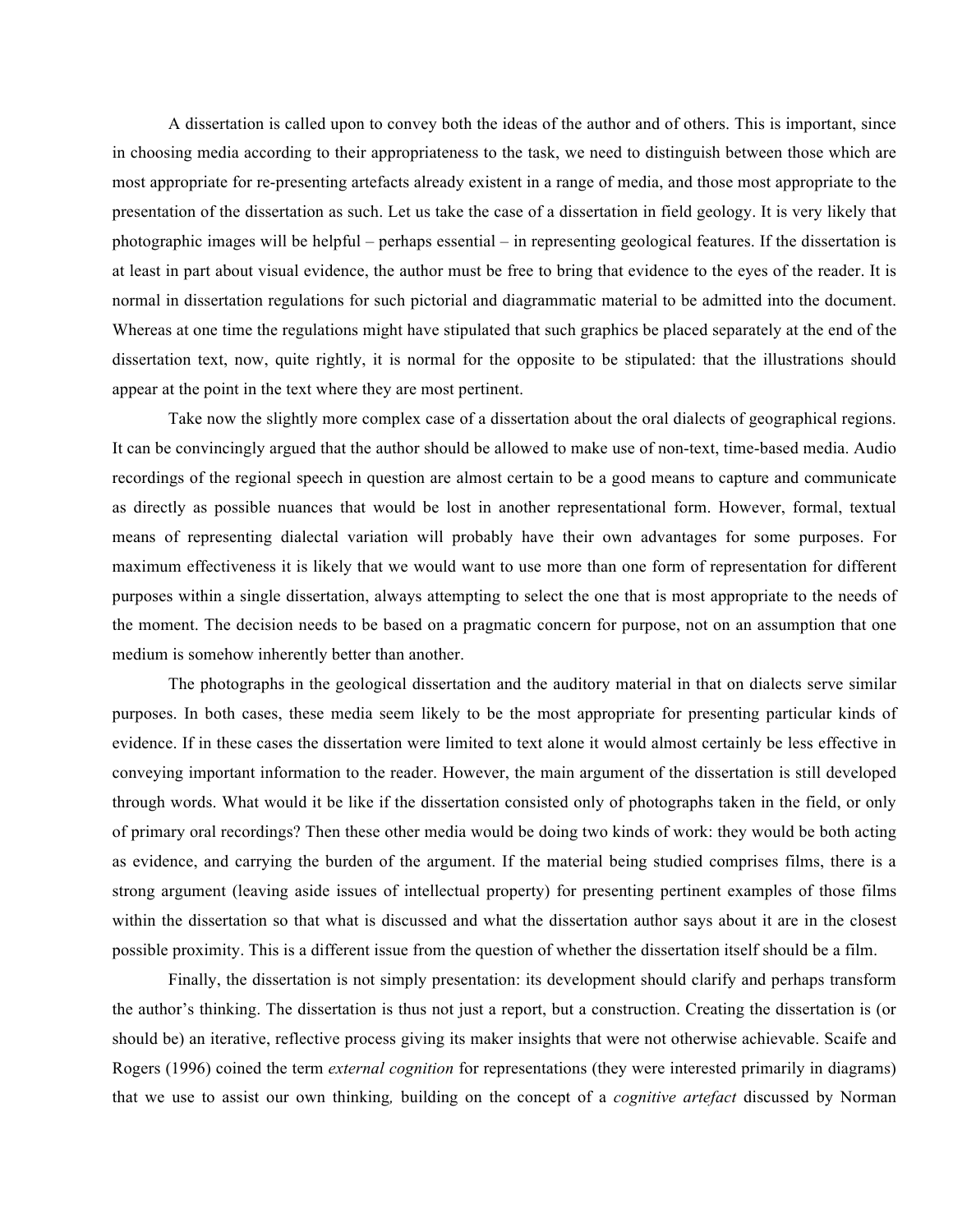(1991). Crucial to this concept is the idea that there is a reflexive relationship between knowledge-in-the-head and knowledge expressed in some external form. On this model, rather than an external representation being the endpoint of a process, it becomes a point on an arc of interaction, from author to representation and back again (Figure 1.1). Maglio, Matlock, Raphaely, Chernicky, and Kirsh (1999) showed how in playing Scrabble the player performs better if allowed to physically rearrange the letters: while trying to generate as many words as possible from the available seven-letter set, more words are generated when players are allowed to manipulate the tiles than when they were not. The player manipulates the representation, and this in return helps generate new ideas which might otherwise have been missed – a nice demonstration of ongoing interaction between an external representation and processes in the mind.



Figure 1.1. An external representation as a point on an arc of interaction, from author to representation and back again.

# **Affordances of different media**

We noted above how diagrams seemed to be more productive than letters and numbers as a way to understand a particular aspect of number theory. Each medium has its own affordances, making available certain kinds of knowledge in distinctive ways. Diderot in the mid-eighteenth century was one of the first to make the case, based on his conversations with a single blind man, that the channels of communication we use influence in a fundamental way the concepts we are able to form (Diderot, 1749). Much twentieth century thinking on media has amplified this notion, summarised in McLuhan's quip that the medium is the message. At a more technical level, Larkin and Simon (1987) influentially distinguished between information equivalence and computational equivalence. Two representations are informationally equivalent when in theory the same information can be extracted from them both; they are only computationally equivalent when in reality the human viewer, reader or listener can and does – with equal facility – indeed extract the same information. For all practical purposes connected with a document as complex as the dissertation, we suggest, such equivalence cannot exist. The choice of media will be crucial to what can be conveyed.

It may be tempting to hope that there is some perfect representation. Students may sometimes suggest that a recording of a piece of music is more faithful to its original than a score, that a photograph is more faithful than a drawing, or that almost any medium is more faithful than verbal text. This touches on a debate which there is no space to investigate here: suffice to say that the argument here does not concern the faithfulness of a particular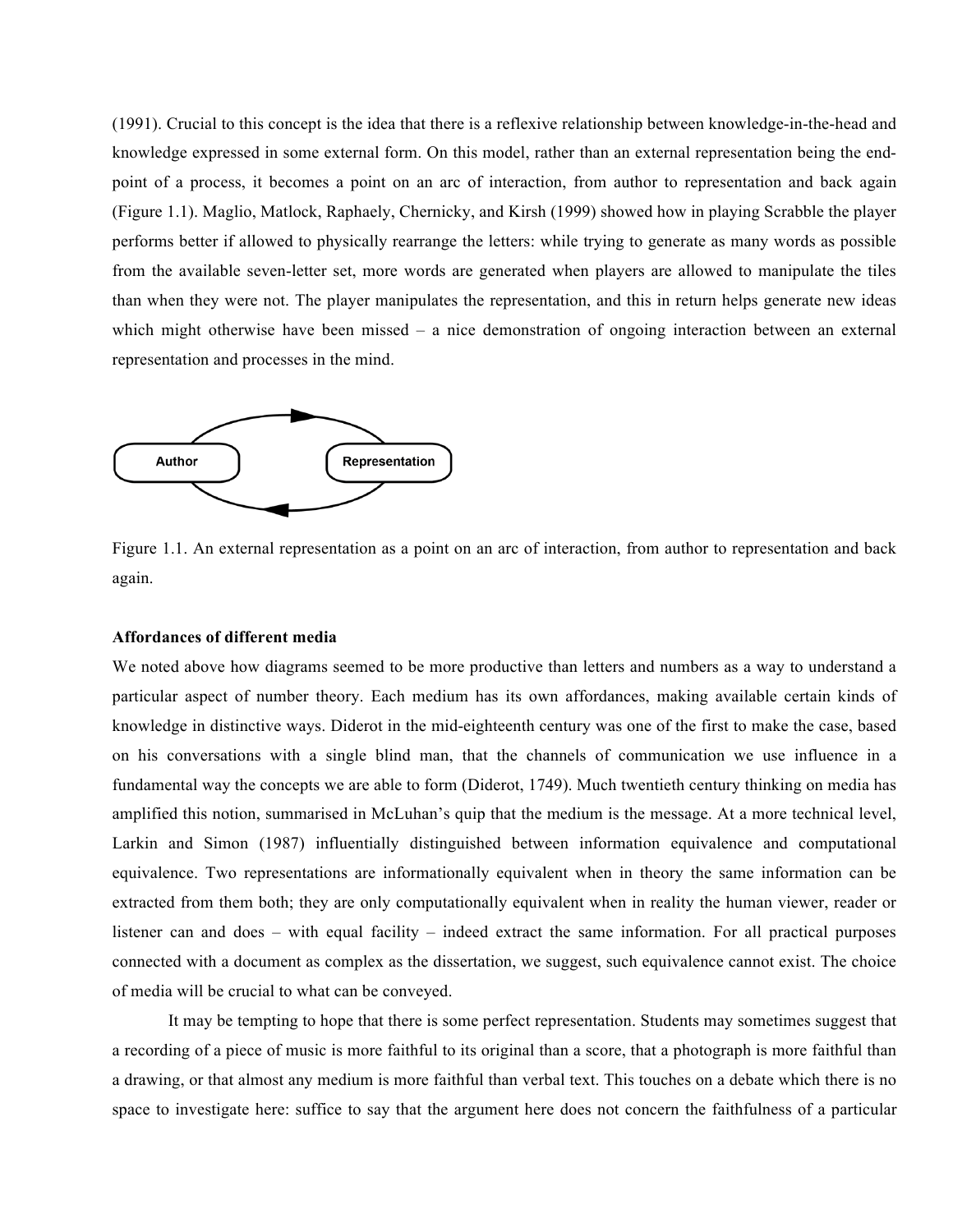representation, but its utility. Our discussion prioritises the *effectiveness* of a medium or mode of communication in the context of the purposes that the dissertation serves.

#### **Reclaiming the value of text**

Perhaps the commonest objection to verbal text is that it is too abstract, too remote from lived reality. If the world being studied is visual, aural, tactile, multimodal, multidimensional, polysemic, is it not unreasonable to squeeze this richness into a single channel of communication? Given the growing range of other options such as sound recording, film-making and the construction of websites or other interactive media, it might seem that the textual dissertation is increasingly irrelevant. However, if we consider its properties, text turns out still to have some remarkable strengths. In the remainder of this chapter, we shall concentrate on just two: the visual properties of text, and its usefulness as part of a worldwide information resource.

### **Text as a visual medium**

Text offers powerful generic structures such as the sentence and paragraph as well as more specialised forms associated with the conventional dissertation such as the table of contents, footnote, index, bibliography, and so forth. The familiarity of these structures means that we tend to take these visual forms for granted. However it is only necessary to glance at a dissertation or any similar structured document to see that it conveys much of its meaning through visual form. Because the forms of conventional writing are just that – conventional – a delicate balance within its characteristic structures is easily overlooked. If we look for a moment at a misguided attempt to introduce a new visual form for text, the merits of the conventional forms stand out more clearly. Tonfoni and Richardson (2000) proposed that the components of texts should be boxed up within differently shaped outlines representing the function of each paragraph, so that, for example a concept would appear in a semi-circle, a comment in a triangle. Such devices would fatally restrict the role of each component in all but the simplest documents. By contrast, the visual structure of conventional writing, typing or printing strikes a balance between allowing the words themselves to speak and enabling the reader to see at a glance the purpose they serve within the larger text and how to read them. Every such device of the conventional dissertation is an invention which should of course be questioned – but it may prove worth retaining, at least for the time being.

Even within the apparently conventional domain of text, variables now used to affect meaning may previously have been used quite differently. For example in the title pages of books from the sixteenth and seventeenth centuries, the choice of type size was made with 'singular disregard for the content of the message' (Twyman, 1986, p. 201) in a way that we now find strange. This has important implications for digital technology: if the meanings of such spatial variables have been different in the past, it is safe to assume that they will change again.

Two theorists who have given extensive consideration to the effects of making words spatial and visual in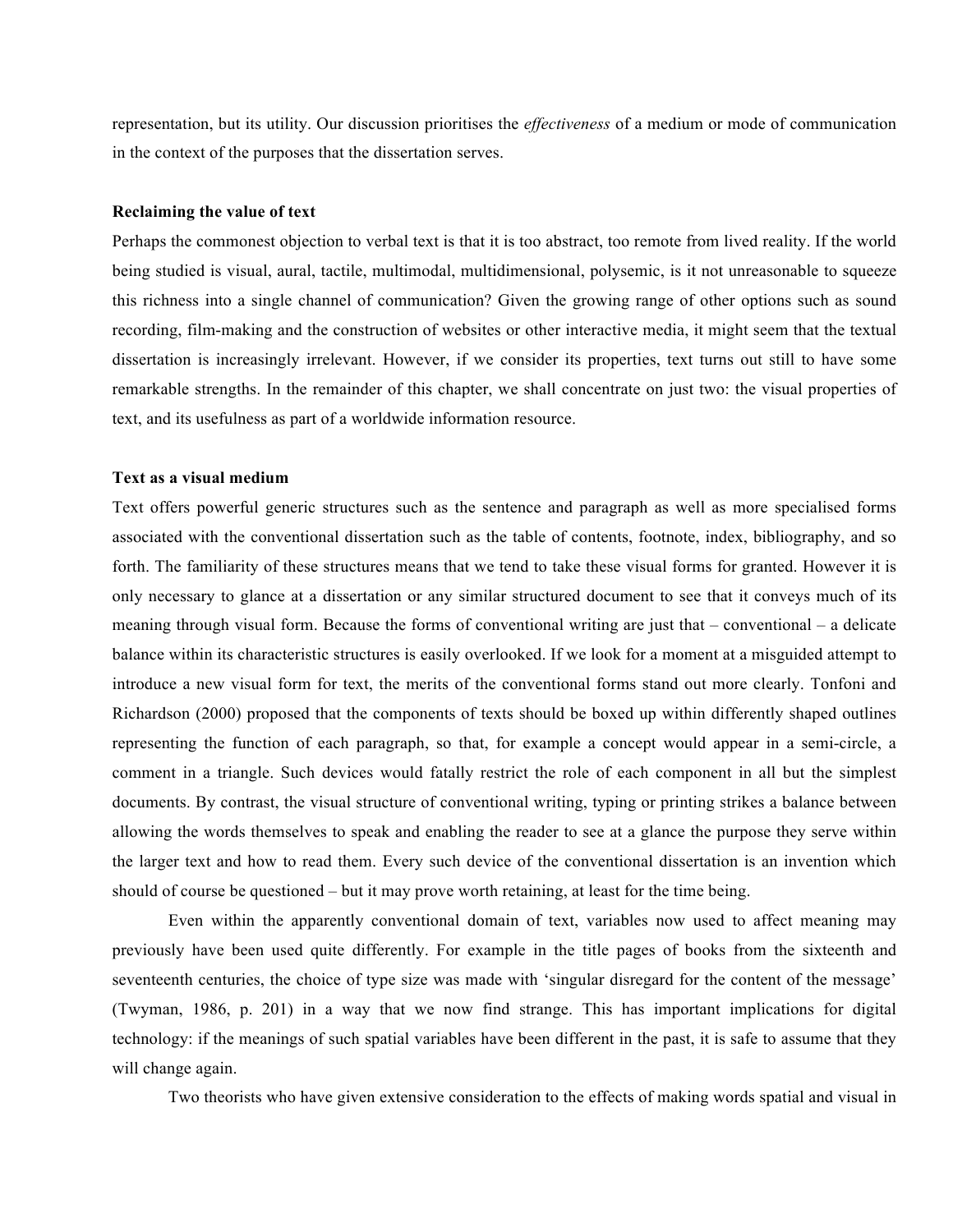the transition from speaking to writing are Goody and Ong, cited earlier. Their work predates most digital texts. Ong claims that, 'more than any other single invention, writing has transformed human consciousness' (Ong 1982/2002, p. 77). The word 'invention' captures an important idea: that writing is a technology, artificial by contrast with the naturalness of oral speech. Goody (1987) identifies two main functions of writing. One is the familiar storage function, allowing communication over time and space. The second, shifting from the aural to the visual, makes possible a different kind of inspection at all levels down to that of individual words. The spatial relationships between words take on new meanings for the very reason that they are abstracted from the linear oral flow. Twyman (1986) remarked that 'graphic language is very different from spoken language. The one is not an interpretation of the other', while Ong (1982/2002, p. 152) argued that text 'styles what we know in ways which make it quite inaccessible and indeed unthinkable in an oral culture'. Goody (1987, p. 187) suggested, 'writing permits not only the recording but the reorganisation of information. One can operate on these representations'. Just as in Scaife and Rogers' example of diagrams as tools for external cognition, the emerging dissertation acts as a stimulus to the mind, even when it is wholly textual. We may be used to thinking this way of diagrams, less so of text.

### **Text as part of a worldwide information resource**

Thanks to digital technologies, the dissertation has progressed from the often unread volume on a dusty shelf to internationally accessible resource. Previously, the bound paper dissertation would be filed in the examining institution's library as the primary record of the candidate's achievement. In most cases from then on it was rarely if ever consulted. It was not easy to find, nor were its contents easily explored. Though the title and abstract might be recorded and made available in some public form, the majority of the text could only be used by someone having physical access to the volume and turning the pages. The case is altered now, thanks to the Web. Institutions increasingly put theses, especially doctoral theses, into institutional repositories, or post them to some other location accessible to Web users. Once the document is present on the Web, it takes only a matter of days before the indexing engines of the major browsers discover its existence. When they do, they crawl through the entire text. As a result, every part of the document can be discovered. In addition, someone using the Web – whether in an adjoining room or on the other side of the world – can get access to the document at the particular point that interests them. There are two interrelated but distinct issues here: whether the contents of a document are discoverable, and whether they are addressable. After assessing how text performs in this respect we shall need to compare the current performance of other media.

### **Discoverable and addressable**

In an article in 1945, Vannevar Bush, science advisor to the Roosevelt government, complained that 'our methods of transmitting and reviewing the results of research are generations old and by now are totally inadequate for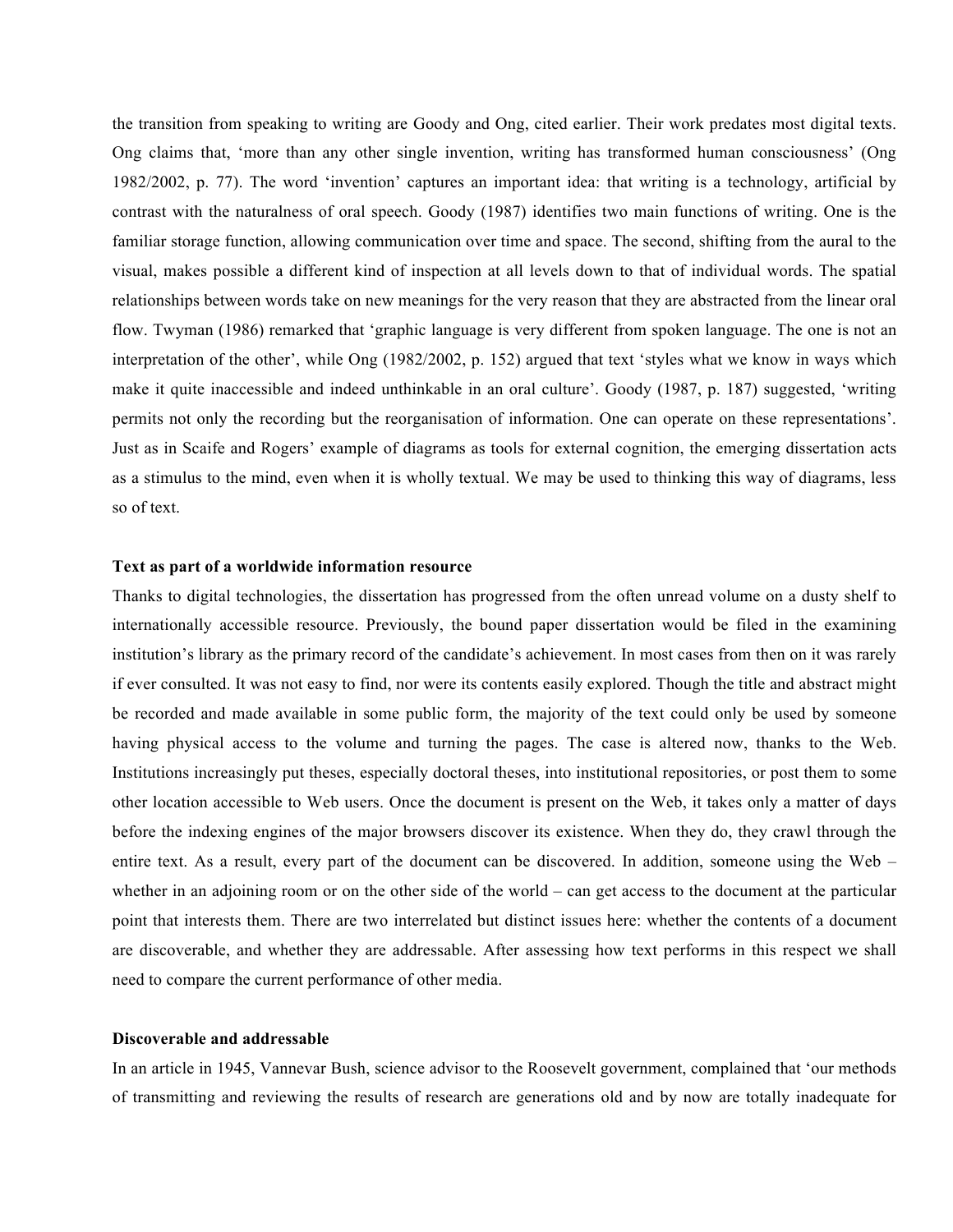their purposes' (Bush 1945, p. 101). He proposed the Memex, a microfilm-based system that would allow not only the compact storage of large quantities of documents, but the meaningful interlinking of each text to many others. Though the system was never built, Bush's article influenced the pioneers of the Web. With the aid of the Internet, what we can now do with text is better than Bush envisaged, since his system relied on photographs of pages: there was no access at the level of individual words except where these had been explicitly identified and marked up with codes by a human reader. Now every word is seen by search engines, however deep within the document. Users can discover a dissertation that is useful to them, even if neither the title nor the abstract gives sufficient clue to the contents.

Not only is text discoverable down to the level of individual words, the user can normally navigate easily to any part of a text document, whether it is a web page, a PDF, or a word-processing file. The text is addressable with a high degree of granularity.

It should be noted that computer software currently does not generally determine what a text is *about* – this is the subject of work in semantic search and lies at the heart of proposals for the 'semantic web' (Shadbolt, Hall, & Berners-Lee, 2006) – but the words in a text are usually a very good clue to the concepts it discusses.

What we have said about the discoverability and addressability of text may appear unremarkable until we contrast text with other media. In considering the strengths and weaknesses of particular media technologies as a means to share research knowledge, the current weaknesses of other media in this respect need to be acknowledged. If our means of dealing with images were similar to those available for text, we would be able to discover at a distance everything depicted in an image – and would be able to navigate to the exact place in the image where the object of interest appears. If images were as discoverable and addressable as words, we would be able to rapidly identify all the images on the web containing, for example, a particular species of tree. We would be able to do this whether the tree appeared in botanical drawings, religious allegorical paintings, holiday photographs or any other kind of image. In addition, having retrieved one of these images we would be able to navigate rapidly and assuredly to the place or places in the image where this particular tree appears. Currently, none of this is a practical proposition. In recent years when searching the web for images, users have been obliged to use text as the means of finding images. The user types in a word or phrase and the search engine seems to find images of what was named. What in fact the search engine does is to search the text of the web pages that contain those images and infer – correctly or not – the subject of the images from the surrounding words. Unfortunately, using this method, many of the results returned are irrelevant to the user's needs. Clearly, this is still far from the scenario described above where individual elements of pictures would be easily discovered and accessed. Currently, search engines do not look at what is contained within an image in the way that a human viewer does. Some early steps have been taken towards visual comparison between images, so that the form of the image is used in addition to the surrounding text. Such approaches are based on the idea that related images typically look similar while unrelated images typically look different (Fergus, Perona, & Zisserman 2004). However, this is still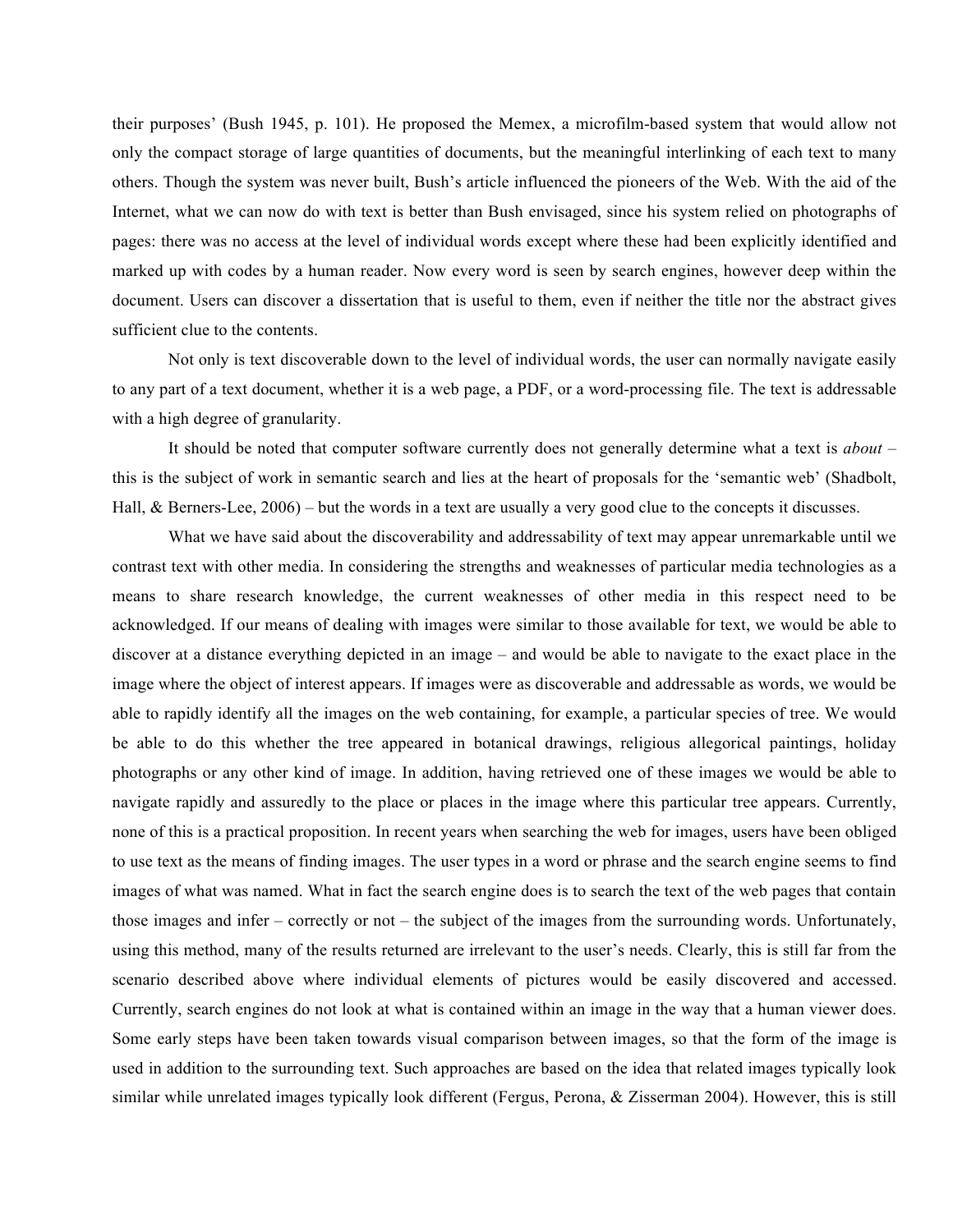not much like the processes that humans use for grouping and choosing images. Humans segment an image into identifiable components. Asked to find images of figures in a landscape, a human looks in every image for figures and for landscape backgrounds, selecting only images with both. A machine search on the other hand is likely to produce images of landscape with no figures and vice versa, together with many other even less relevant images. As often with computers, within limited domains things work better. For example, the FABRIC system (Jia, McKenna, & Ward, 2009) can find shapes within textile patterns; but for general image searching we are still heavily dependent on words.

In recognition of the power of words as a means to access images, an important approach widely used for the large image databases held by picture libraries and other large media collections, is for a team of humans to 'tag' every image: to enter a set of terms that denote the things the image depicts, together perhaps with qualitative descriptions. Whereas the image itself is *data*, such information about the images is *metadata*. This approach has its own problems. One is that images tend to contain a very large number of components, so an exhaustive list of all the things in an image is not possible. In addition, tagging is biased to the needs and preconceptions of the organisation: thus, images owned by a particular organisation, such as for example a transport museum, will tend to be tagged in relation to the dominant subject matter, whereas the researcher may have completely different interests, such as the clothing of the travellers or the typography of the posters in railway stations. It is less likely that these aspects will have been captured by the tagging process. The other very significant problem for tagging is the cost. Since it requires skilled human intervention, and the number of images is typically very large, the costs can be prohibitive. A way round this problem is to incentivise either the makers or the users of images to create tags, a form of crowdsourcing (Howe 2006), but this has had limited success. We are not aware of any university that currently asks its students to tag the images in their dissertations.

Time-based data such as moving images and sounds present problems analogous to those relating to images. Large media-owners such as film libraries and broadcasters invest significantly in the creation of metadata. Nevertheless it will be readily understood that the occurrence of a particular, apparently insignificant, sound in an audio file, or a detail in a moving image – either of them perhaps of great significance to the researcher – is not likely to be captured by such a process. Again, when such media are submitted as part of, or appendices to, dissertations, there is no requirement that significant metadata be provided.

We cannot leave the subject of media technologies and the dissertation without mentioning the problem of longevity: in a scholarly library one can rather easily access every part of an early seventeenth book, but it is hard to imagine that a digital multimedia dissertation will be accessible four hundred years from now. The dissertation regulations of MIT (presumably more optimistic about new technologies than some universities) permit the use, at least as a supplement to the dissertation, of 'digital or magnetic materials' but warn that 'students should recognise […] that rapid changes in technology make these formats obsolete quickly' (MIT 2010). Once again, words tend to fare better than other media: the text of digitised books is often recoverable to a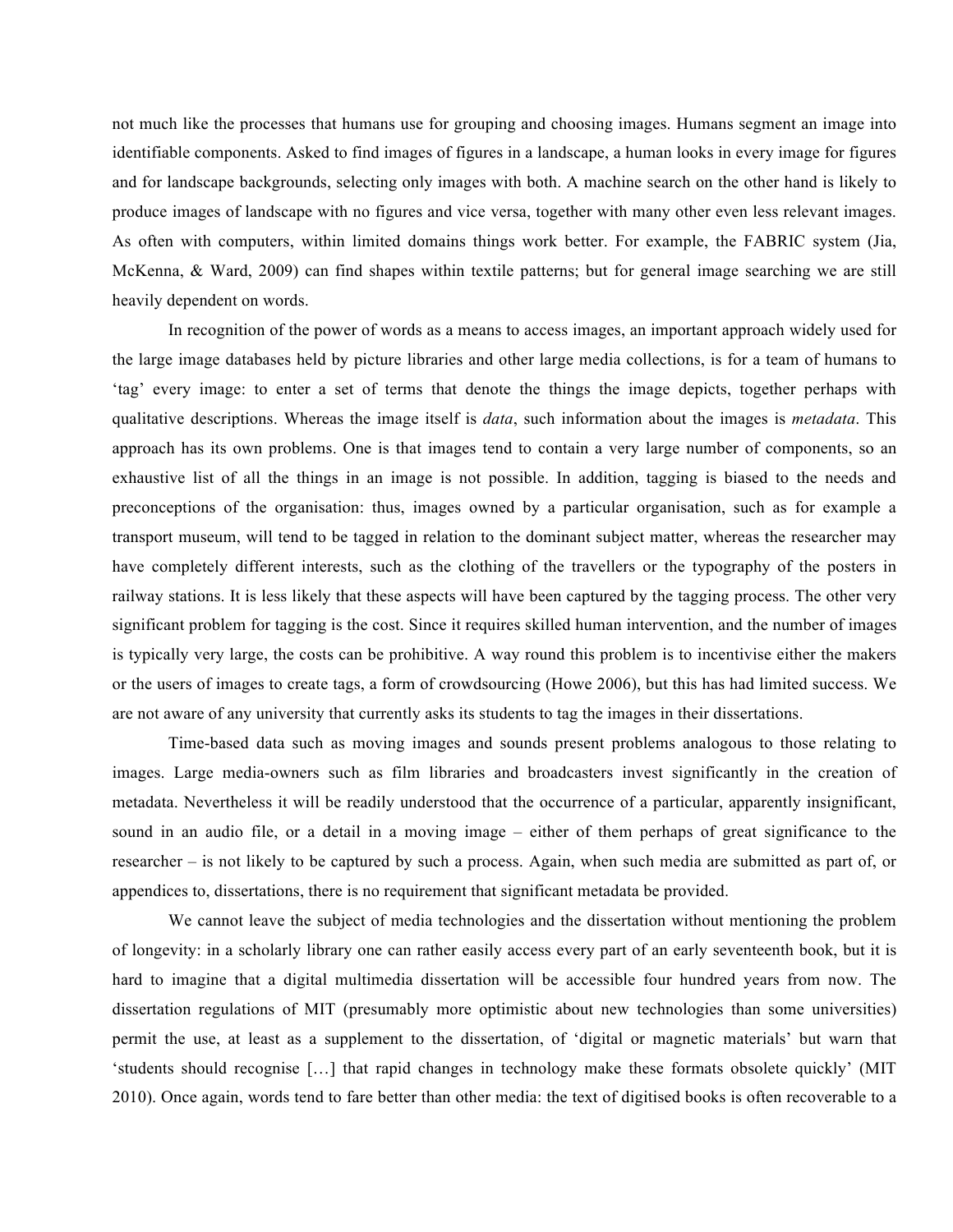far higher standard than the graphics.

### **Reassessing the technologies of the dissertation**

It should be clear that there are few easy answers when choosing technologies for the dissertation (or, for that matter, other scholarly documents such as the master's thesis) today. Any simple notion that non-text is somehow more truthful or faithful than words should be discarded. What matters is how different media technologies measure up to the criteria we have discussed. This requires asking:

- 1. To what extent do the chosen technologies support an iterative, reflexive form of development as cognitive artefacts?
- 2. How well are they suited to the particular domains and communication tasks to which they are applied: what conceptual operations do they afford?
- 3. Can they be used effectively in the transaction between the student and the examiners: can they convey information explicitly and unambiguously, including making any weaknesses apparent?
- 4. How well can disparate technologies be integrated, so that once each technology has been chosen for its fitness for purpose – the dissertation functions as a whole?
- 5. What are the requirements arising from, on the one hand, presenting evidence and, on the other, making the dissertation argument: how are these different demands served?
- 6. Do the technologies adopted enable the new knowledge created by the researcher to become known, and made easily accessible, to the world wide community?
- 7. What are the implications for longevity: will the dissertation still be accessible in five, fifty, or 500 years?

# **References**

Adler, M. H. (1973). *The Writing Machine*. London: Allen & Unwin.

- Blake, T., & Harbord, J. (2008). Typewriters, cameras and love affairs: The fateful haunting of Margaret Mead. *Journal of Media Practice*, *9*, 215–227.
- Bush, V. (1945). As we may think. *Atlantic Monthly*, *176*(*July*), 101–108. Reprinted in Wardrip-Fruin, N, & Montfort, N. (Eds.) *The New Media Reader* (pp. 37–48). Cambridge, MA: MIT Press.
- Diderot, D. (1749). Letter on the blind, for the use of those who can see (translation 1916 by Margaret Jourdain of Lettre sur les Aveugles, a l'Usage de Ceux qui Voyent). In: Diderot, D. (1999). *Thoughts on the Interpretation of Nature and other Philosophical Works,* D. J. Adams (Ed.), (pp. 149–150). Manchester: Clinamen Press.
- Donoghue, F. (2008). *The Last Professor: The Corporate University and the Fate of the Humanities*. New York: Fordham University Press.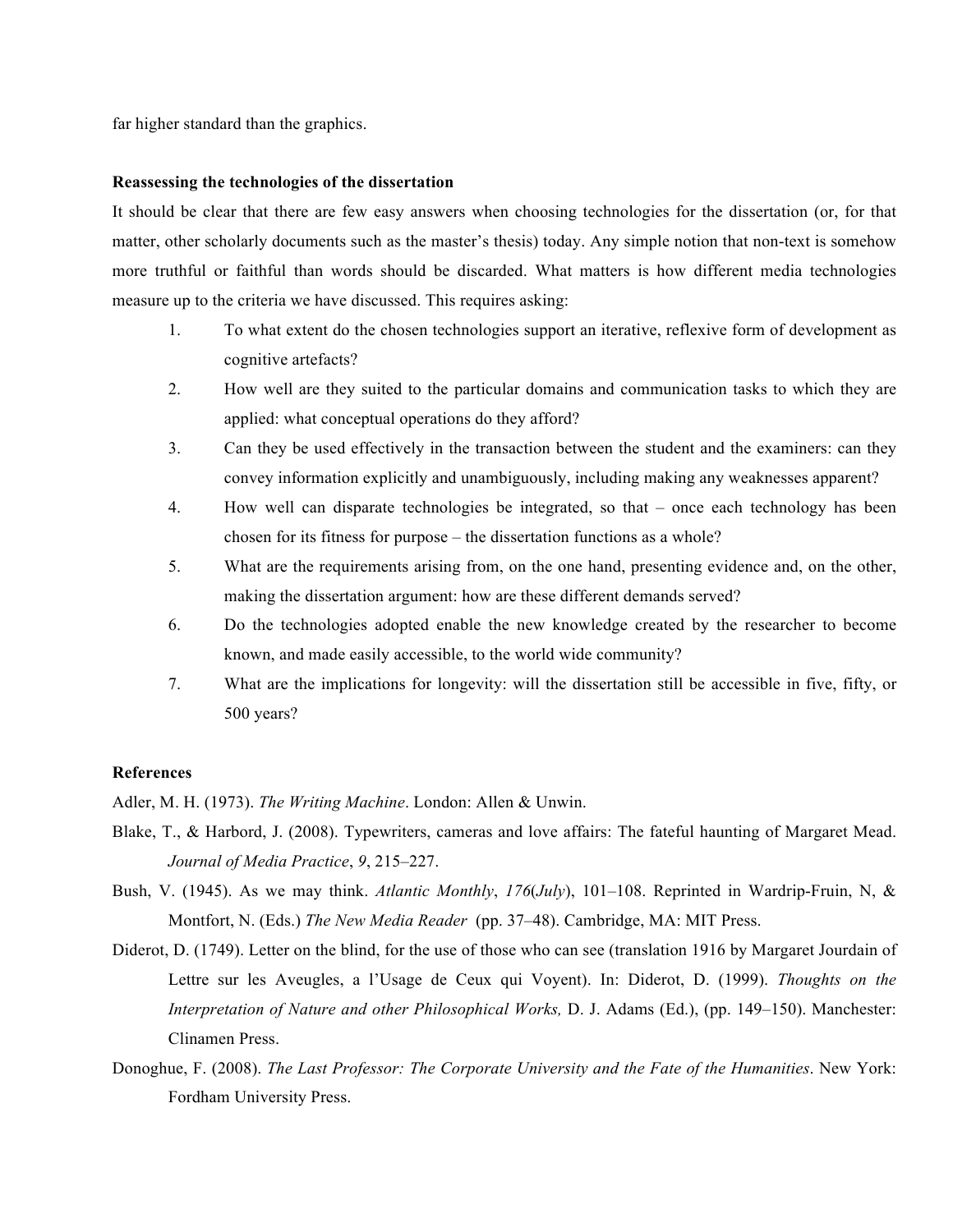du Sautoy, M. (2003). *The Music of the Primes*. Fourth Estate.

- Eliot, T. S. (1971). *The Waste Land: A Facsimile and Transcript of the Original Drafts Including the Annotations of Ezra Pound*. V. Eliot (Ed.). San Diego, CA, New York & London: Harvest.
- Evans, B. (2007). Doctoral education in Australia. In S. Powell & H. Green (Eds.), *The Doctorate Worldwide* (pp. 105–119). Maidenhead, UK: SRHE & Open University Press.
- Fergus, R., Perona, P., & Zisserman, A. (2004). A Visual Category Filter for Google Images. Proc. 8th European Conference on Computer Vision, Prague, Czech Republic, May 11-14, 2004. Part I. (pp. 242–256). Springer: Germany. ISSN 0302-9743.
- Goody, J. (1987). *The Interface Between the Written and the Oral*. Cambridge, UK: Cambridge University Press.
- Haas, C. (1996). *Writing Technology: Studies on the Materiality of Literacy*. Mahwah, NJ: Lawrence Erlbaum Associates.
- Havelock, E. A. (1986). *The Muse Learns to Write*. New Haven, CT: Yale University Press.
- Howe, J. (2006). The Rise of Crowdsourcing. *Wired Magazine*, Issue 14.06.
- James, W. (1903). The PhD octopus. *Harvard Monthly*, *XXXVI*, 7.
- Jia, W., McKenna, S.J. and Ward, A.A. (2009). Extracting Printed Designs and Woven Patterns from Textile Images. VISAPP 2009 – Proc. 4th Int. Conf. on Computer Vision Theory and Applications, Lisbon, Portugal, February 5-8, 2009 – Volume 1. pp. 201–208
- Kamenka, E. (1983). *The Portable Karl Marx*. New York and London: Penguin.
- Kittler, F. A. (1999) Gramophone, Film, Typewriter (translated by G. Winthrop-Young & M. Wutz). Stanford, CA: Stanford University Press.
- Kruse, O. (2006). The origins of writing in the disciplines. *Written Communication*, *23*, 331–352.
- Lang, J. & Wenger, 4. (1991). *Situated Learning: Legitimate Peripheral Participation*. Cambridge, UK: Cambridge University Press.
- Larkin, J.H and Simon, H.A. (1987). Why a diagram is (sometimes) worth ten thousand words. *Cognitive Science*, *11*, 65–100.
- Maglio, P. P., Matlock, T., Raphaely, D., Chernicky, B., & Kirsh, D. (1999). Interactive Skill in Scrabble. *Proceedings of the Twenty-first Annual Conference of the Cognitive Science Society*. Martín Hahn, & S. C. Stoness (Eds.), Routledge.
- Massachusetts Institute of Technology. (2010). *Specifications for Thesis Preparation 2008-2009*. Retrieved December 7, 2010, from http://libraries.mit.edu/archives/thesis-specs/
- Noble, K. A. (1994). *Changing Doctoral Degrees: An International Perspective*. Buckingham, UK: SRHE & Open University Press.
- Norman, D.A. (1991). Cognitive Artifacts. In J. M. Carroll (Ed.). *Designing Interaction: Psychology at the Human–Computer Interface* (pp. 17–38). Cambridge, UK: Cambridge University Press.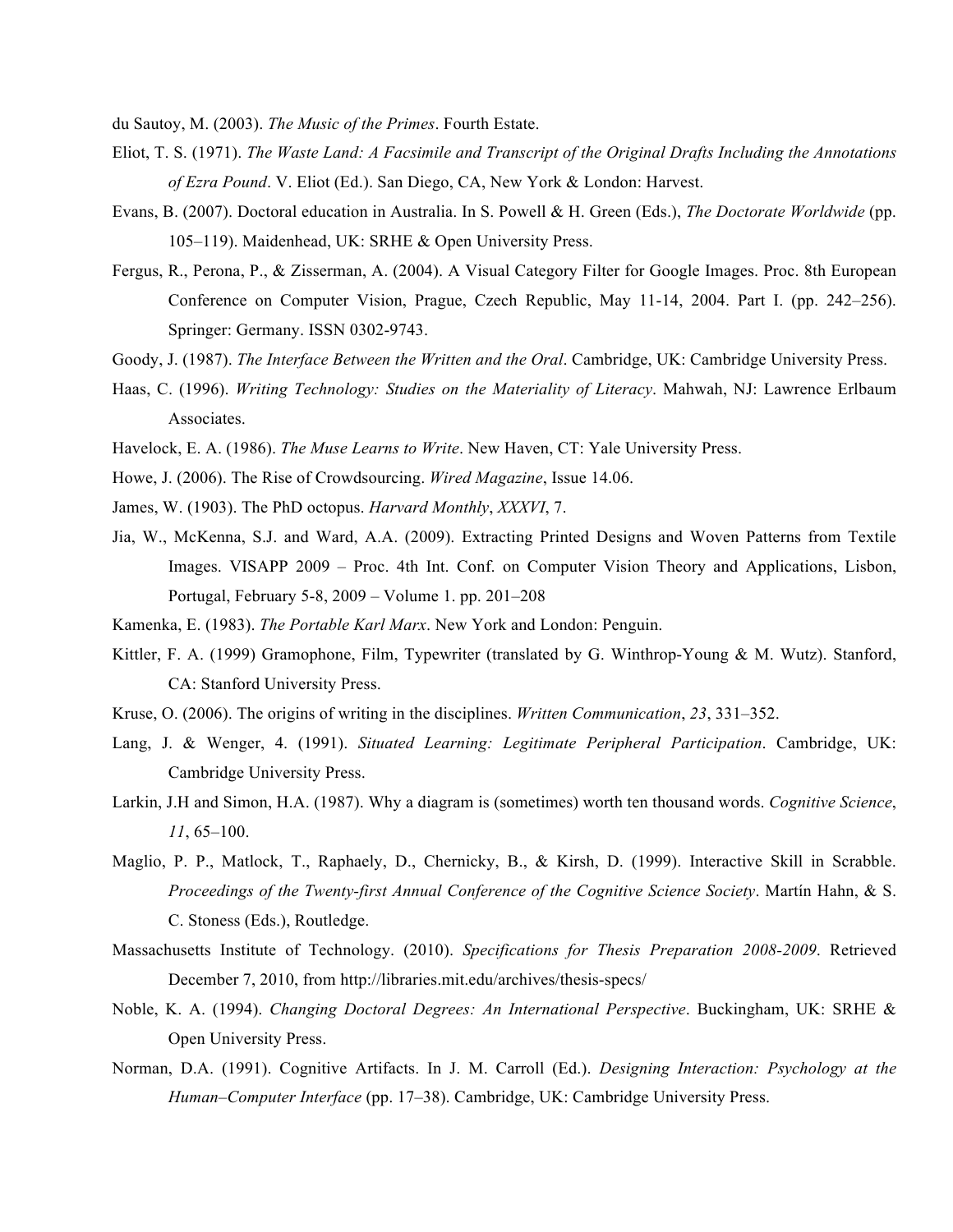- Nybom, T. (2003). The Humboldt legacy: Reflections on the past, present, and future of the European university. *Higher Education Policy, 16*, 141–159.
- Ong, W. J. (1982/2002). *Orality and Literacy – The Technologizing of the Word*. New York: Routledge.
- Park, C. (2005). New variant PhD: The changing nature of the doctorate in the UK. *Journal of Higher Education Policy and Management*, *27*, 189–207.
- Powell, S., & Green, H. (Eds.). (2007). *The Doctorate Worldwide*. Maidenhead, England: SRHE and Open University.
- Quality Assurance Agency for Higher Education. (2001). *The Framework for Higher Education Qualifications in England, Wales and Northern Ireland - January 2001*. Retrieved September 3, 2007, from http://www.qaa.ac.uk/academicinfrastructure/FHEQ/EWNI/default.asp
- Rüegg, W. (2004). Themes. In W. Rüegg (Ed.), *A History of the University in Europe: Universities in the Nineteenth and Early Twentieth Centuries* Vol. III, (pp. 3–31). Cambridge, UK: Cambridge University Press.
- Russell, D. R. (2002). *Writing in the Academic Disciplines: A Curricular History*, 2nd edn.). Carbondale & Edwardsville, IL: Southern Illinois University Press.
- Scaife, M. and Rogers, Y. (1996). External cognition: How do graphical representations work? *International Journal of Human–Computer Studies*, *45*, 185–213.
- Scribner, S. & Cole, M. (1981). *The Psychology of Literacy*. Cambridge, MA: Harvard University Press.
- Shadbolt, N., Hall, W., & Berners-Lee, T. (2006). The Semantic Web Revisited. *IEEE Intelligent Systems 21*, 96– 101.
- Shapin, S. (1984). Pump and circumstance: Robert Boyle's literary technology. *Social Studies of Science, 14*, 481–520.
- Simpson, R. (1983). *How the PhD Came to Britain: A Century of Struggle for Postgraduate Education*. Guildford, UK: Society for Research into Higher Education.
- Tonfoni, G. and Richardson, J. (2000). *Writing as a Visual Art*. Intellect Books.
- Twyman, M. (1986). Articulating graphic language: A historical perspective. In M. E. Wrolstad, & D. F. Fisher (Eds.) *Towards a New Understanding of Literacy*. (pp. 188–251). New York: Praeger.
- Weeks, L. (2002). You're the Dr. *The Washington Post and Times Herald*, *18 March*, p. C1.
- Wershler-Henry, D. (2005). *The Iron Whim*. Ithaca, NY & London: Cornell University Press.
- Yates, J. (1989). *Control Through Communication: The Rise of System in American Management*. Baltimore, MD: Johns Hopkins University Press.

### **Notes**

1. According to Simpson (Simpson, 1983, p. 5), the doctorate developed in the universities